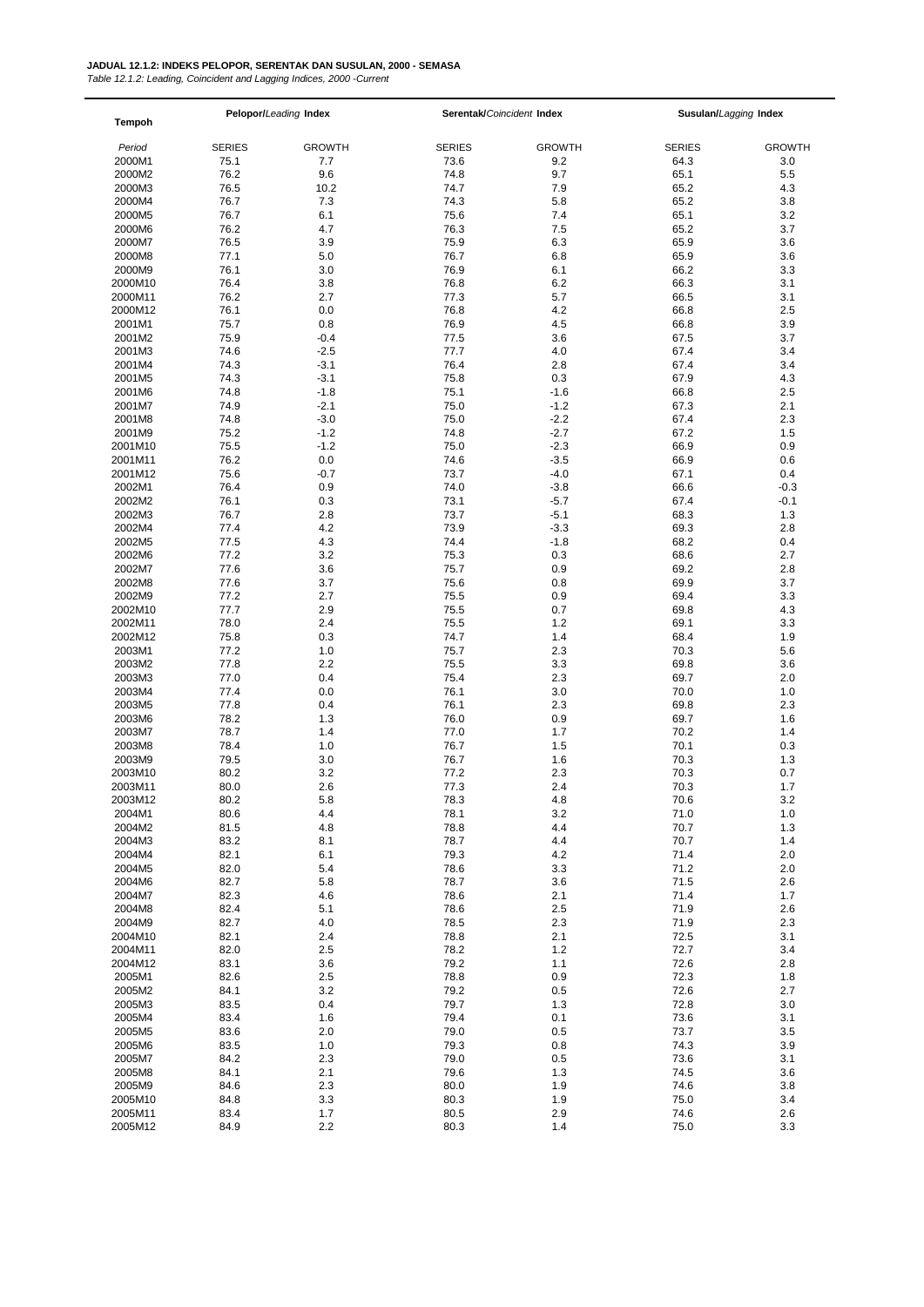*Table 12.1.2: Leading, Coincident and Lagging Indices, 2000 -Current*

| Tempoh             | Pelopor/Leading Index |                  | Serentak/Coincident Index |                  | Susulan/Lagging Index |                |
|--------------------|-----------------------|------------------|---------------------------|------------------|-----------------------|----------------|
| Period             | <b>SERIES</b>         | <b>GROWTH</b>    | <b>SERIES</b>             | <b>GROWTH</b>    | <b>SERIES</b>         | <b>GROWTH</b>  |
| 2006M1             | 84.2                  | 1.9              | 80.4                      | 2.0              | 74.8                  | 3.5            |
| 2006M2             | 85.7                  | 1.9              | 81.8                      | 3.3              | 74.6                  | 2.8            |
| 2006M3             | 84.2                  | 0.8              | 82.2                      | 3.1              | 75.7                  | 4.0            |
| 2006M4             | 84.2                  | 1.0              | 82.3                      | 3.7              | 75.4                  | 2.4            |
| 2006M5             | 84.9                  | 1.6              | 82.9                      | 4.9              | 75.8                  | 2.8            |
| 2006M6             | 85.4                  | 2.3              | 83.5                      | 5.3              | 75.3                  | 1.3            |
| 2006M7             | 85.2                  | 1.2              | 83.5                      | 5.7              | 75.5                  | 2.6            |
| 2006M8             | 86.4                  | 2.7              | 84.2                      | 5.8              | 75.8                  | 1.7            |
| 2006M9             | 85.8                  | 1.4              | 84.8                      | 6.0              | 75.9                  | 1.7            |
| 2006M10            | 86.6                  | 2.1              | 84.1                      | 4.7              | 76.3                  | 1.7            |
| 2006M11            | 87.4                  | 4.8              | 86.4                      | 7.3              | 76.0                  | 1.9            |
| 2006M12            | 87.4                  | 2.9              | 85.5                      | 6.5              | 76.2                  | 1.6            |
| 2007M1             | 88.5                  | 5.1              | 85.6                      | 6.5              | 76.7                  | 2.5            |
| 2007M2             | 88.8                  | 3.6              | 85.1                      | 4.0<br>7.3       | 76.5                  | 2.5            |
| 2007M3<br>2007M4   | 89.3<br>88.9          | 6.1<br>5.6       | 88.2<br>87.9              | 6.8              | 76.1<br>77.2          | 0.5<br>2.4     |
| 2007M5             | 89.7                  | 5.7              | 88.3                      | 6.5              | 77.4                  | 2.1            |
| 2007M6             | 89.2                  | 4.4              | 87.7                      | 5.0              | 78.0                  | 3.6            |
| 2007M7             | 90.0                  | 5.6              | 87.9                      | 5.3              | 78.1                  | 3.4            |
| 2007M8             | 89.5                  | 3.6              | 87.9                      | 4.4              | 78.2                  | 3.2            |
| 2007M9             | 89.4                  | 4.2              | 88.5                      | 4.4              | 78.6                  | 3.6            |
| 2007M10            | 90.9                  | 5.0              | 88.0                      | 4.6              | 79.3                  | 3.9            |
| 2007M11            | 90.2                  | 3.2              | 89.0                      | 3.0              | 79.2                  | 4.2            |
| 2007M12            | 91.4                  | 4.6              | 89.8                      | 5.0              | 79.4                  | 4.2            |
| 2008M01            | 91.2                  | 3.1              | 87.7                      | 2.5              | 79.8                  | 4.0            |
| 2008M02            | 90.9                  | 2.4              | 87.0                      | 2.2              | 79.8                  | 4.3            |
| 2008M03            | 90.4                  | 1.2              | 86.5                      | $-1.9$           | 79.4                  | 4.3            |
| 2008M04            | 90.8                  | 2.1              | 86.9                      | $-1.1$           | 81.2                  | 5.2            |
| 2008M05            | 90.4                  | 0.8              | 86.2                      | $-2.4$           | 81.6                  | 5.4            |
| 2008M06            | 89.3                  | 0.1              | 85.3                      | $-2.7$           | 82.2                  | 5.4            |
| 2008M07            | 88.5                  | $-1.7$           | 86.0                      | $-2.2$           | 82.2                  | 5.2            |
| 2008M08            | 87.6                  | $-2.1$           | 85.5                      | $-2.7$           | 82.3                  | 5.2            |
| 2008M09            | 88.5                  | $-1.0$           | 86.1                      | $-2.7$           | 83.9                  | 6.7            |
| 2008M10            | 87.2                  | $-4.1$           | 84.6                      | $-3.9$           | 82.8                  | 4.4            |
| 2008M11            | 86.5                  | $-4.1$           | 83.3                      | $-6.4$           | 84.1                  | 6.2            |
| 2008M12<br>2009M01 | 84.7<br>85.2          | $-7.3$<br>$-6.6$ | 81.9<br>80.5              | $-8.8$<br>$-8.2$ | 84.3<br>82.7          | 6.2<br>3.6     |
| 2009M02            | 85.4                  | $-6.1$           | 81.3                      | $-6.6$           | 82.7                  | 3.6            |
| 2009M03            | 85.7                  | $-5.2$           | 79.4                      | $-8.2$           | 82.9                  | 4.4            |
| 2009M04            | 87.8                  | $-3.3$           | 79.8                      | $-8.2$           | 81.3                  | 0.1            |
| 2009M05            | 88.0                  | $-2.7$           | 79.8                      | $-7.4$           | 82.2                  | 0.7            |
| 2009M06            | 88.8                  | $-0.6$           | 80.8                      | $-5.3$           | 82.4                  | 0.2            |
| 2009M07            | 89.7                  | 1.4              | 82.3                      | $-4.3$           | 82.6                  | 0.5            |
| 2009M08            | 89.5                  | 2.2              | 82.6                      | $-3.4$           | 83.3                  | 1.2            |
| 2009M09            | 89.5                  | 1.1              | 82.3                      | $-4.4$           | 83.2                  | $-0.8$         |
| 2009M10            | 89.9                  | 3.1              | 83.6                      | $-1.2$           | 83.6                  | 1.0            |
| 2009M11            | 91.6                  | 5.9              | 83.7                      | 0.5              | 83.8                  | $-0.4$         |
| 2009M12            | 91.2                  | 7.7              | 84.0                      | 2.6              | 84.6                  | 0.4            |
| 2010M01            | 90.8                  | 6.6              | 85.0                      | 5.6              | 84.3                  | 1.9            |
| 2010M02            | 91.1                  | 6.7              | 85.2                      | 4.8              | 85.0                  | 2.8            |
| 2010M03            | 92.5                  | 7.9              | 86.8                      | 9.3              | 85.4                  | 3.0            |
| 2010M04            | 91.4                  | 4.1              | 86.8                      | 8.8              | 85.3                  | 4.9            |
| 2010M05            | 91.4                  | 3.9              | 87.4                      | 9.5              | 85.3                  | 3.8            |
| 2010M06            | 91.6                  | 3.2              | 87.2                      | 7.9              | 85.9                  | 4.2            |
| 2010M07<br>2010M08 | 91.3<br>92.2          | 1.8<br>3.0       | 86.9<br>87.5              | 5.6<br>5.9       | 85.3<br>86.2          | 3.3<br>$3.5\,$ |
| 2010M09            | 92.5                  | 3.4              | 87.9                      | 6.8              | 85.9                  | 3.2            |
| 2010M10            | 92.5                  | 2.9              | 88.8                      | 6.2              | 85.6                  | 2.4            |
| 2010M11            | 93.4                  | 2.0              | 88.9                      | 6.2              | 86.0                  | 2.6            |
| 2010M12            | 94.1                  | 3.2              | 88.8                      | 5.7              | 86.1                  | 1.8            |
| 2011M01            | 93.9                  | 3.4              | 90.3                      | 6.2              | 87.5                  | 3.8            |
| 2011M02            | 93.2                  | 2.3              | 88.7                      | 4.1              | 86.6                  | 1.9            |
| 2011M03            | 93.0                  | 0.5              | 90.4                      | 4.1              | 87.4                  | 2.3            |
| 2011M04            | 92.8                  | 1.5              | 89.8                      | 3.5              | 89.0                  | 4.3            |
| 2011M05            | 92.9                  | 1.6              | 89.6                      | 2.5              | 88.4                  | 3.6            |
| 2011M06            | 93.3                  | 1.9              | 90.4                      | 3.7              | 89.3                  | 4.0            |
| 2011M07            | 93.0                  | 1.9              | 91.8                      | 5.6              | 89.3                  | 4.7            |
| 2011M08            | 93.2                  | 1.1              | 90.7                      | 3.7              | 89.6                  | 3.9            |
| 2011M09            | 93.5                  | 1.1              | 90.2                      | 2.6              | 89.2                  | 3.8            |
| 2011M10            | 94.6                  | 2.3              | 89.9                      | 1.2              | 90.2                  | 5.4            |
| 2011M11            | 94.2                  | 0.9              | 90.4                      | 1.7              | 90.4                  | 5.1            |
| 2011M12            | 94.0                  | $-0.1$           | 90.5                      | 1.9              | 90.7                  | 5.3            |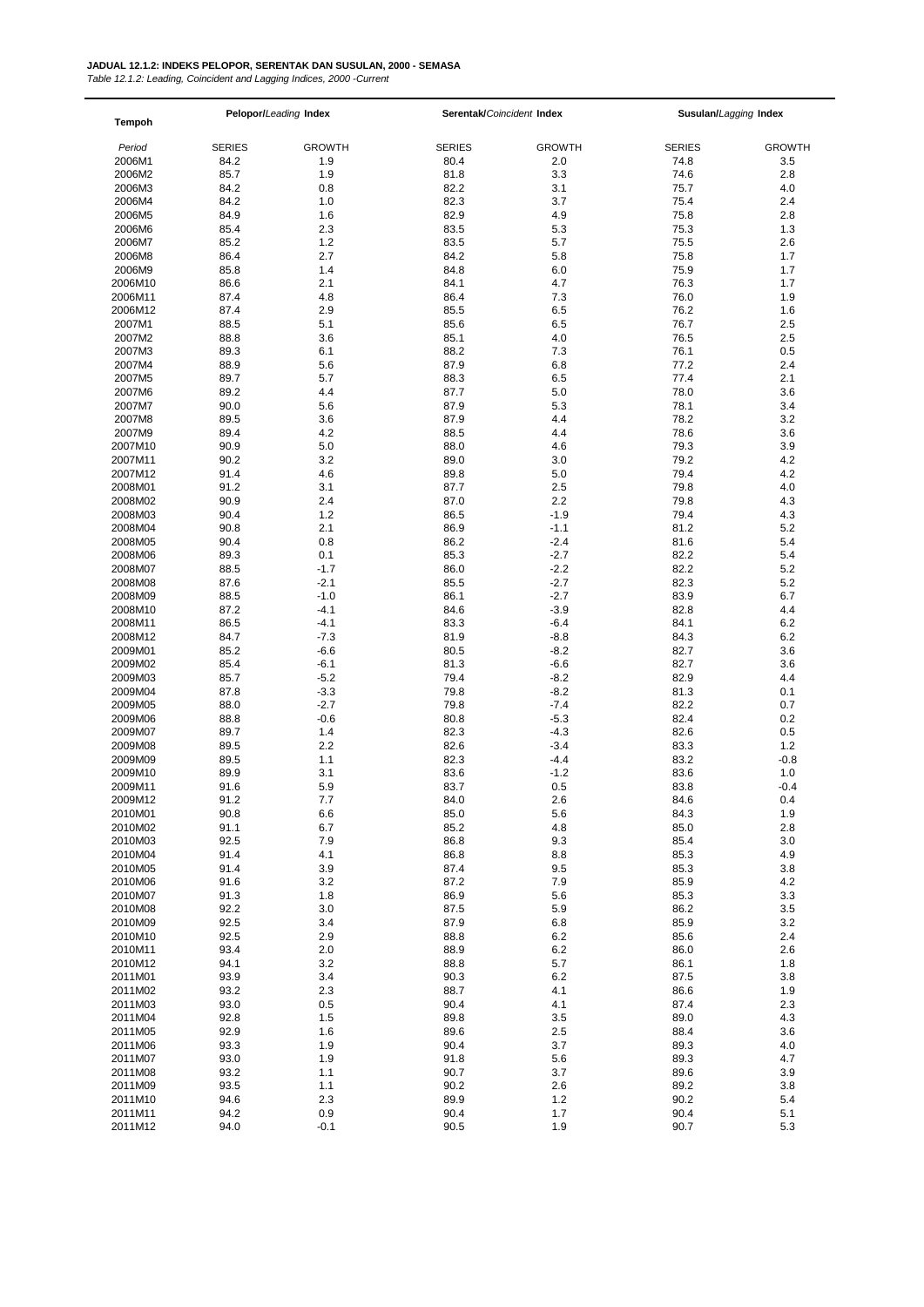*Table 12.1.2: Leading, Coincident and Lagging Indices, 2000 -Current*

| <b>Tempoh</b> | Pelopor/Leading Index |               | Serentak/Coincident Index |               | Susulan/Lagging Index |               |
|---------------|-----------------------|---------------|---------------------------|---------------|-----------------------|---------------|
|               |                       |               |                           |               |                       |               |
| Period        | <b>SERIES</b>         | <b>GROWTH</b> | <b>SERIES</b>             | <b>GROWTH</b> | <b>SERIES</b>         | <b>GROWTH</b> |
| 2012M01       | 94.4                  | 0.5           | 90.3                      | 0.0           | 90.4                  | 3.3           |
| 2012M02       | 96.1                  | 3.1           | 93.2                      | 5.1           | 90.5                  | 4.5           |
| 2012M03       | 95.2                  | 2.4           | 92.9                      | 2.8           | 91.8                  | 5.0           |
| 2012M04       | 94.9                  | 2.3           | 92.1                      | 2.6           | 92.4                  | 3.8           |
| 2012M05       | 95.2                  | 2.5           | 92.6                      | 3.3           | 92.3                  | 4.4           |
| 2012M06       | 95.6                  | 2.5           | 92.6                      | 2.4           | 91.9                  | 2.9           |
| 2012M07       | 95.2                  | 2.4           | 92.2                      | 0.4           | 91.3                  | 2.2           |
| 2012M08       | 95.3                  | 2.3           | 93.0                      | 2.5           | 92.5                  | 3.2           |
| 2012M09       | 94.7                  | 1.3           | 93.0                      | 3.1           | 91.8                  | 2.9           |
| 2012M10       | 95.0                  | 0.4           | 93.0                      | 3.4           | 92.4                  | 2.4           |
| 2012M11       | 94.3                  | 0.1           | 93.8                      | 3.8           | 92.5                  | 2.3           |
| 2012M12       | 95.5                  | 1.6           | 93.5                      | 3.3           | 92.8                  | 2.3           |
| 2013M01       | 95.7                  | 1.4           | 94.3                      | 4.4           | 93.1                  | 3.0           |
| 2013M02       | 97.1                  | 1.0           | 93.5                      | 0.3           | 92.7                  | 2.4           |
| 2013M03       | 98.0                  | 2.9           | 94.9                      | 2.2           | 93.8                  | 2.2           |
| 2013M04       | 98.3                  | 3.6           | 95.2                      | 3.4           | 93.2                  | 0.9           |
| 2013M05       | 98.3                  | 3.3           | 95.5                      | 3.1           | 93.9                  | 1.7           |
| 2013M06       | 97.9                  | 2.4           | 95.1                      | 2.7           | 93.9                  | 2.2           |
| 2013M07       | 97.5                  | 2.4           | 96.1                      | 4.2           | 94.7                  | 3.7           |
| 2013M08       | 97.9                  | 2.7           | 95.6                      | 2.8           | 93.6                  | 1.2           |
| 2013M09       | 98.8                  | 4.3           | 96.1                      | 3.3           | 94.5                  | 2.9           |
| 2013M10       | 98.9                  | 4.1           | 96.5                      | 3.8           | 93.1                  | 0.8           |
| 2013M11       | 98.2                  | 4.1           | 96.8                      | 3.2           | 95.4                  | 3.1           |
| 2013M12       | 97.8                  | 2.4           | 97.5                      | 4.3           | 96.1                  | 3.6           |
| 2014M01       | 98.2                  | 2.6           | 97.0                      | 2.9           | 96.5                  | 3.7           |
| 2014M02       | 98.6                  | 1.5           | 97.3                      | 4.1           | 96.5                  | 4.1           |
| 2014M03       | 98.2                  | 0.2           | 96.2                      | 1.4           | 96.8                  | 3.2           |
| 2014M04       | 99.6                  | 1.3           | 97.8                      | 2.7           | 98.5                  | 5.7           |
| 2014M05       | 99.4                  | 1.1           | 97.7                      | 2.3           | 97.5                  | 3.8           |
| 2014M06       | 98.9                  | 1.0           | 98.2                      | 3.3           | 97.8                  | 4.2           |
| 2014M07       | 99.7                  | 2.3           | 98.3                      | 2.3           | 97.3                  | 2.7           |
| 2014M08       | 99.7                  | 1.8           | 99.2                      | 3.8           | 97.9                  | 4.6           |
| 2014M09       | 100.4                 | 1.6           | 99.0                      | 3.0           | 97.8                  | 3.5           |
| 2014M10       | 99.7                  | 0.8           | 99.1                      | 2.7           | 98.5                  | 5.8           |
| 2014M11       | 100.5                 | 2.3           | 99.1                      | 2.4           | 97.9                  | 2.6           |
| 2014M12       | 101.0                 | 3.3           | 99.6                      | 2.2           | 97.7                  | 1.7           |
| 2015M01       | 100.3                 | 2.1           | 100.2                     | 3.3           | 98.9                  | 2.5           |
| 2015M02       | 99.8                  | 1.2           | 99.8                      | 2.6           | 98.9                  | 2.5           |
| 2015M03       | 101.1                 | 3.0           | 100.5                     | 4.5           | 99.8                  | 3.1           |
| 2015M04       | 100.8                 | 1.2           | 99.8                      | 2.0           | 98.5                  | 0.0           |
| 2015M05       | 99.4                  | 0.0           | 99.4                      | 1.7           | 99.6                  | 2.2           |
| 2015M06       | 99.8                  | 0.9           | 99.6                      | 1.4           | 99.8                  | 2.0           |
| 2015M07       | 100.3                 | 0.6           | 98.9                      | 0.6           | 100.0                 | 2.8           |
| 2015M08       | 99.1                  | $-0.6$        | 99.8                      | 0.6           | 99.6                  | 1.7           |
| 2015M09       | 100.0                 | $-0.4$        | 100.2                     | 1.2           | 100.4                 | 2.7           |
| 2015M10       | 99.9                  | 0.2           | 100.5                     | 1.4           | 101.4                 | 2.9           |
| 2015M11       | 99.6                  | $-0.9$        | 100.5                     | 1.4           | 101.9                 | 4.1           |
| 2015M12       | 99.8                  | $-1.2$        | 100.8                     | $1.2$         | 101.2                 | 3.6           |
| 2016M01       | 99.3                  | $-1.0$        | 101.9                     | 1.7           | 100.5                 | 1.6           |
| 2016M02       | 98.7                  | $-1.1$        | 102.0                     | 2.2           | 101.0                 | 2.1           |
| 2016M03       | 99.0                  | $-2.1$        | 101.8                     | 1.3           | 100.7                 | 0.9           |
| 2016M04       | 98.2                  | $-2.6$        | 101.4                     | 1.6           | 100.5                 | 2.0           |
| 2016M05       | 98.8                  | $-0.6$        | 101.3                     | 1.9           | 100.5                 | 0.9           |
| 2016M06       | 99.5                  | $-0.3$        | 102.3                     | 2.7           | 101.7                 | 1.9           |
| 2016M07       | 97.9                  | $-2.4$        | 101.5                     | 2.6           | 100.4                 | 0.4           |
| 2016M08       | 99.3                  | 0.2           | 102.3                     | 2.5           | 102.5                 | 2.9           |
| 2016M09       | 99.3                  | $-0.7$        | 103.5                     | 3.3           | 103.1                 | 2.7           |
| 2016M10       | 98.6                  | $-1.3$        | 103.5                     | $3.0\,$       | 102.4                 | 1.0           |
| 2016M11       | 98.2                  | $-1.4$        | 103.8                     | 3.3           | 103.2                 | 1.3           |
| 2016M12       | 99.5                  | $-0.3$        | 104.2                     | 3.4           | 103.8                 | 2.6           |
| 2017M01       | 99.9                  | 0.6           | 103.8                     | 1.9           | 103.6                 | 3.1           |
| 2017M02       | 100.0                 | 1.3           | 104.7                     | 2.6           | 104.0                 | 3.0           |
| 2017M03       | 100.9                 | 1.9           | 105.2                     | 3.3           | 105.0                 | 4.3           |
| 2017M04       | 99.7                  | 1.5           | 105.7                     | 4.2           | 105.7                 | $5.2\,$       |
|               |                       |               |                           |               |                       |               |
| 2017M05       | 100.9                 | 2.1           | 106.5                     | 5.1           | 104.9                 | 4.4           |
| 2017M06       | 100.2                 | 0.7           | 106.7                     | 4.3           | 105.9                 | 4.1           |
| 2017M07       | 100.8                 | 3.0           | 107.2                     | 5.6           | 106.0                 | 5.6           |
| 2017M08       | 102.0                 | 2.7           | 107.2                     | 4.8           | 107.2                 | 4.6           |
| 2017M09       | 102.1                 | 2.8           | 107.2                     | 3.6           | 105.9                 | 2.7           |
| 2017M10       | 101.9                 | 3.3           | 107.3                     | 3.7           | 107.3                 | 4.8           |
| 2017M11       | 102.6                 | 4.5           | 107.7                     | $3.8\,$       | 107.2                 | 3.9           |
| 2017M12       | 101.4                 | 1.9           | 107.8                     | 3.5           | 107.6                 | 3.7           |